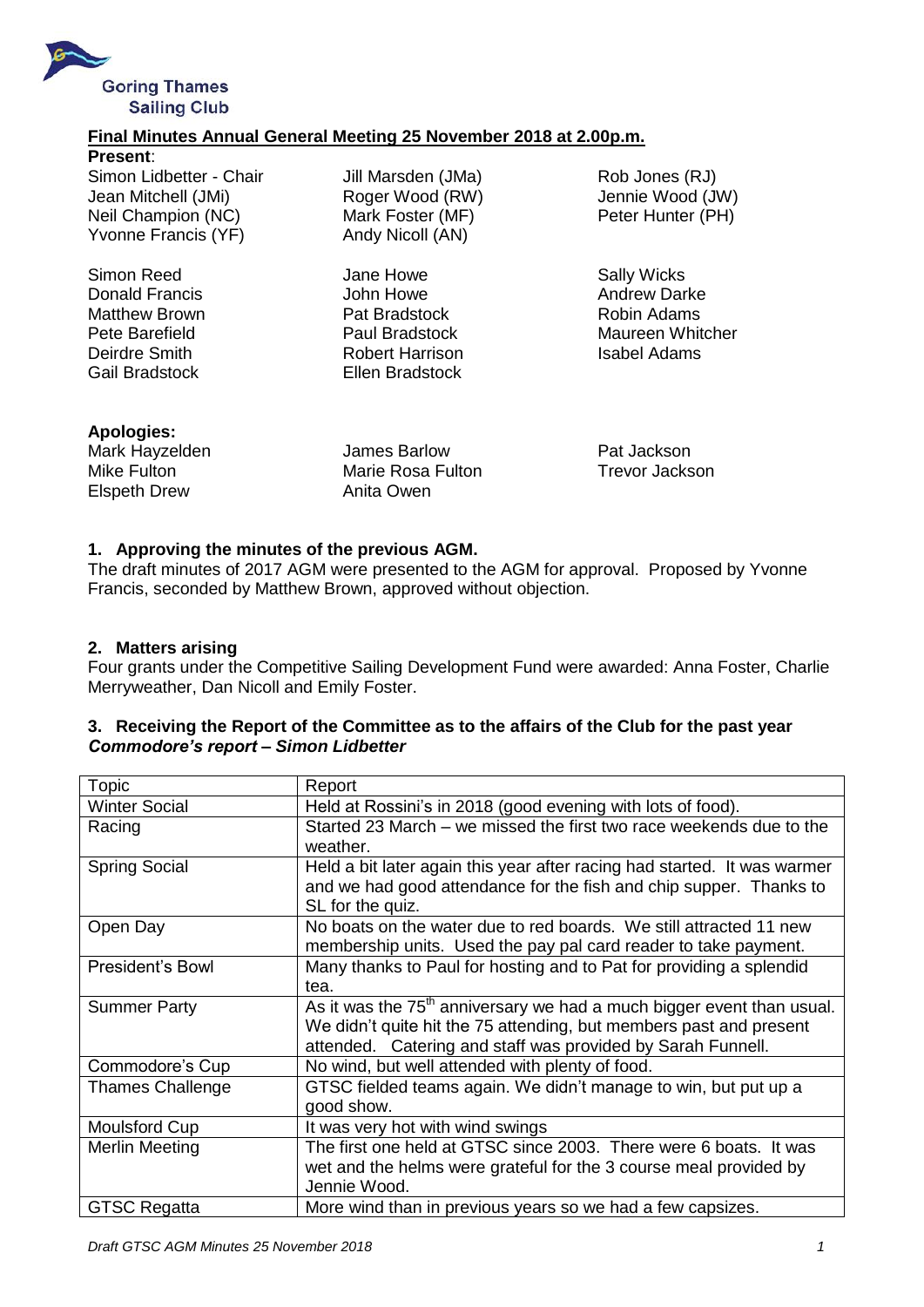

| Bart's Bash 5              | Combined with the Regatta.                                               |
|----------------------------|--------------------------------------------------------------------------|
| <b>Island Races</b>        | Both home and away matches raced this year, with GTSC coming out         |
|                            | on top again. The hedge trimming helped with the wind.                   |
| Washing Up Bowl            | Well attended with 12 adults and 3 juniors racing.                       |
| Saturday Sailing and Kid's | Continued using a RYA coach. The Kid's club has continued to be          |
| Club                       | invigorated in 2018 under the guidance of Tim Wakefield.                 |
| Youth Club                 | Continues on a Friday evening, but with lower attendance.                |
| Community events           | Scouts, Brownies, Guides and Cubs have all participated in sailing       |
|                            | evenings and all gave a donation to the club funds.                      |
| RYA and PB training        | Continued to give RYA dinghy courses and PB courses during 2018          |
|                            | and a lot of individuals have been trained (10 adults and 11 kids at the |
|                            | May course, 9 juniors on the half term course). We are still short of    |
|                            | qualified PB drivers despite training a handful new PBII drivers         |
|                            | 3 new DI's: Rosie Turtle, Emily Foster and Olivia Condie.                |

Rachel Conway-Doel has sent a message to the club to inform us that she is stepping down as Training Principal and also leaving the club. RJ proposed a vote of thanks to Rachel.

#### Club Development Plan (CDP)

The first club CDP was developed to cover the period 2012-2017. The next CDP covering 2018- 2023 is under consideration and the following are planned for inclusion:

- Develop the facilities available to members
	- o *Replace Visions (will need a grant)*
	- o *New light weight safety boat*
	- o *Frontage work*
	- o *Upgrades to club and boat park:* 
		- *Finish re-surfacing boat parking*

# *Sailing Secretary's report – Anita Owen*

Highlights for 2018

Thanks to Anita who cannot be here in person. A special thanks to Neil Grant for doing the results.

*Regatta 2018 on 16 September combined with Bart's Bash 5 and JMS Challenge* A good day of sailing and where the JMS Trophy was awarded to the winner of Bart's Bash.

#### *Inter-club Race v Island Sailing Club*

- Race at Island 13 May and race at GTSC on 7 October, which was well attended
- GTSC won again and retained the trophy

Merlin Event – a good event organised by Roger Wood which is a new addition to the calendar.

# *2019*

*Next year's Calendar*

- Continue Saturday Sailing
- Improver Series (aimed at those not confident to race in main Sunday racing)
- Inter-club racing v Island Home and Away
- Bart's Bash 6
- Ladies who Launch will continue as it was well attended
- Gents who Gybe not as successful as Ladies who Launch so will discuss whether to continue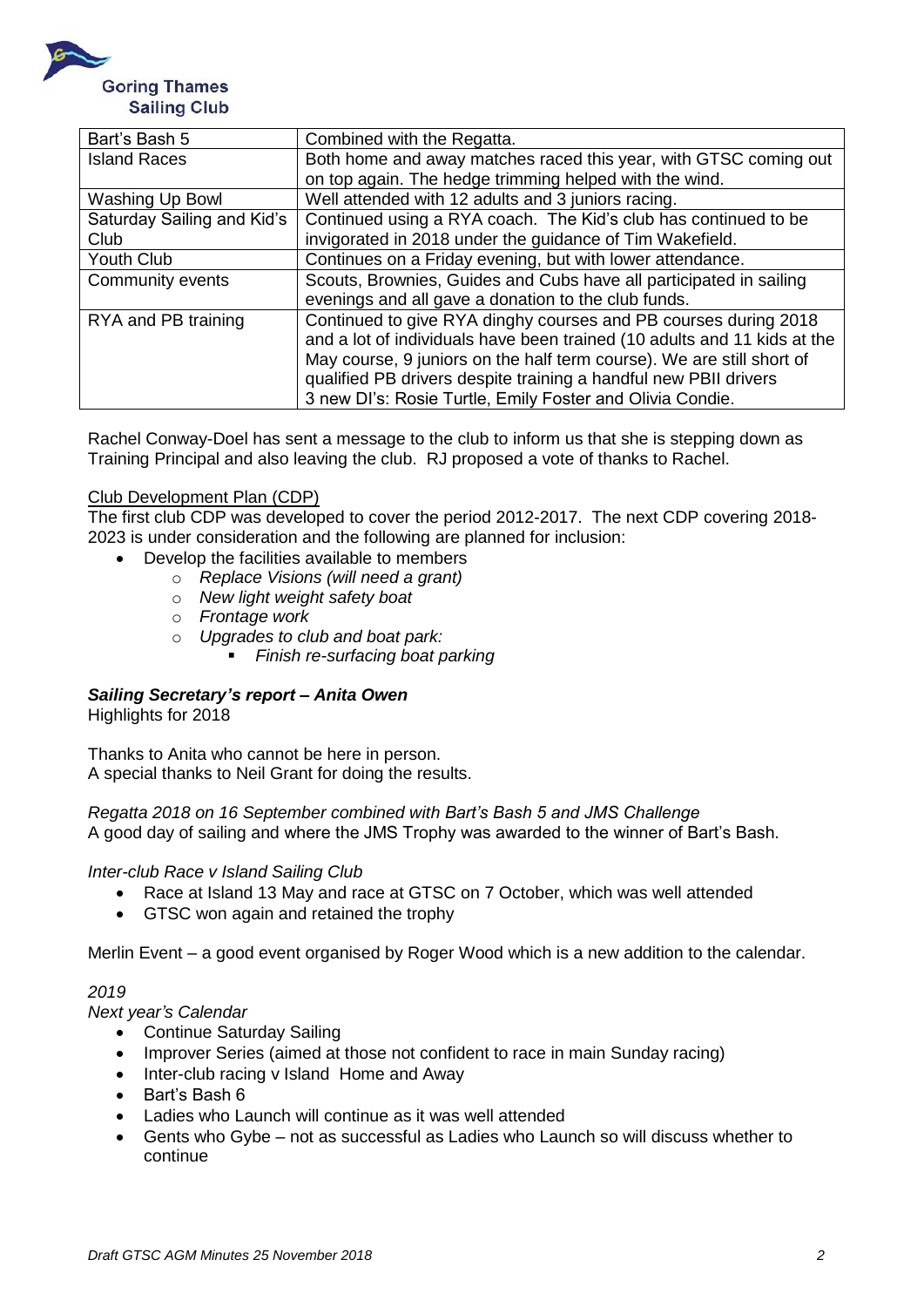

# *Membership Secretary's report – Simon Lidbetter*

| <b>Classes of membership</b> | 2015 | 2016 | 2017 | 2018           |
|------------------------------|------|------|------|----------------|
| Family                       | 65   | 50   | 50   | 52             |
| Joint                        | 17   | 15   | 17   | 17             |
| Sailing                      | 24   | 22   | 27   | 22             |
| Social                       | 6    | 8    | 8    | 9              |
| Life                         | 4    | 5    | 4    | 4              |
| Honorary                     | 6    | 6    | 5    | 6              |
| <b>Student</b>               |      | 4    | 3    | 5              |
| <b>New Members</b>           |      |      |      |                |
| (included in above)          |      |      |      |                |
| Family                       | 21   | 10   | 18   | 14             |
| Joint                        | 2    | 0    | 2    | $\overline{2}$ |
| Sailing                      | 3    |      | 5    | 2              |

#### **Junior Highlights**

Saturday Sailing: run over 10 Saturdays. Some sessions had every single one of the club boats on the water. Thanks to Tim Wakefield.

Youth Club: averaged 10 per session (lower than in previous years).

Taster Sessions: Cranford School brought students each Friday for 8 sessions.

Community Sessions: 6 different local clubs (Brownies, Guides, Scouts, Cubs).

Competition Time:

| <b>Thames Challenge</b>        | We came $6th$ out of 12 this year.                                  |
|--------------------------------|---------------------------------------------------------------------|
| <b>NSSA at Datchett</b>        | Dan, Alicia, Emily and Rosie from GTSC were selected for the Oxford |
|                                | squad.                                                              |
| <b>Topper Nationals (268)</b>  | Dan Nicoll (Gold Fleet) - 72/113                                    |
| boats)                         | Charlie Merryweather (Silver Fleet) - 32/68                         |
|                                | Anna Foster (Bronze Fleet) - 32/42                                  |
|                                | Alicia Condie (Bronze Fleet) - 12/42                                |
| NSSA team racing at            | Sophie Robson sailed with the Oxford fleet                          |
| Farmoor                        |                                                                     |
| <b>Topper Traveller Series</b> | Alicia Condie and Anna Foster – $2^{nd}$ and $3^{rd}$ best girls    |

Emily Foster and Rosie Turtle took part in the Big Challenger 72' yacht race during half term.

Sam McCraken (ex GTSC junior) has qualified as a Yachtmaster aged 19. Lizzie Howe completed a round the world race – the first person from GTSC to do so.

Very few juniors are racing at GTSC on a Sunday. The Saturday club is very active, but those aged 11+ are off doing sailing elsewhere. The committee proposes to have junior racing on a Saturday afternoon as part of Saturday Sailing to encourage more to race.

#### **4. Receiving the Report of the Treasurer and the audited accounts of the Club for the financial year last expired.**

Thanks to Kathryn Foster for sorting out our corporate tax return.

JMi presented a summary of the accounts, which have been audited by Maureen Whitcher.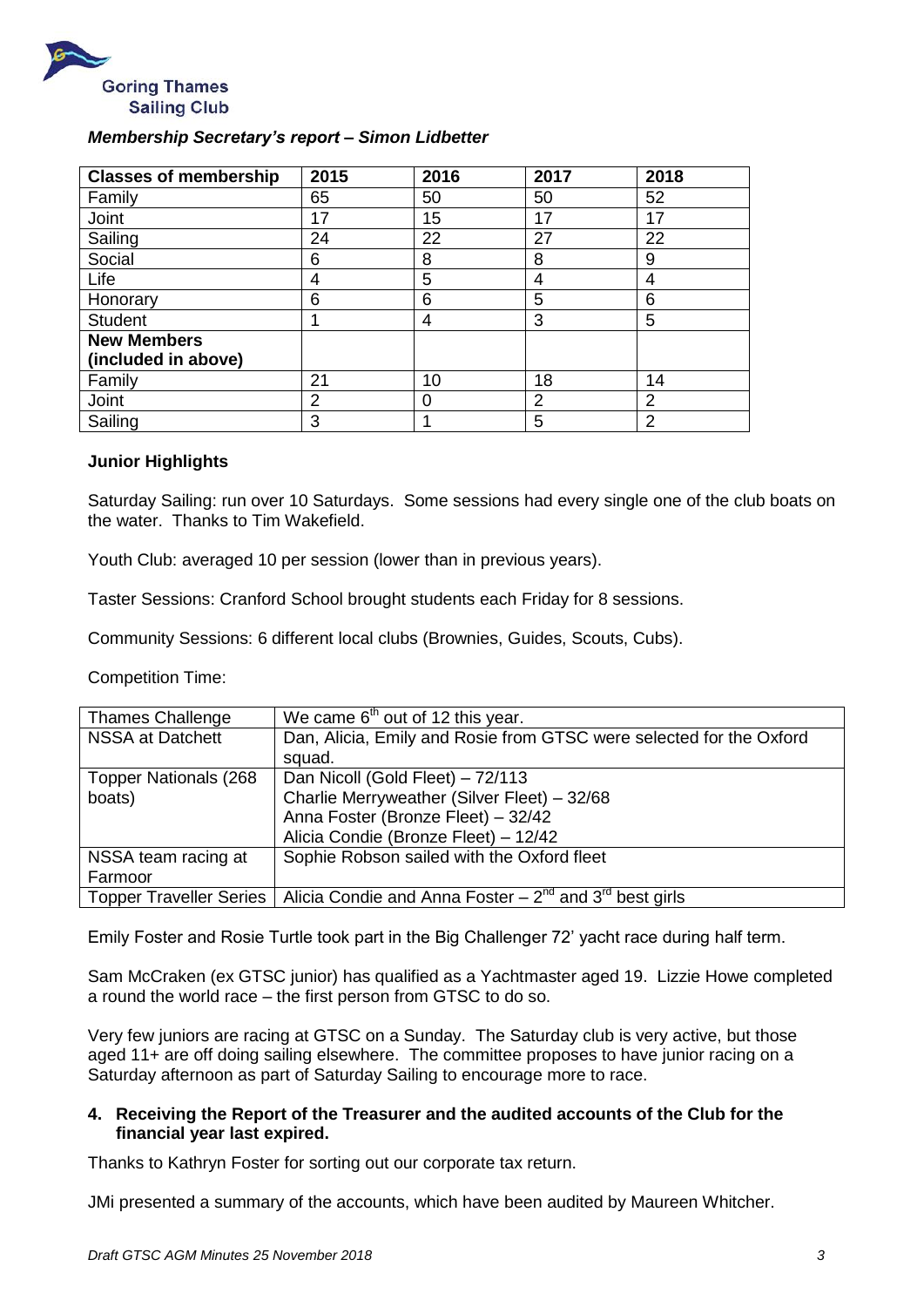

| <b>Income</b>                               | 2017-18   | 2016-17   | 2015-16   | 2014-15   | 2013-14   |
|---------------------------------------------|-----------|-----------|-----------|-----------|-----------|
| <b>Membership fees</b>                      | 20,063.24 | 18,768.01 | 17,572.40 | 20,647.70 | 18,541.65 |
| <b>Bar</b>                                  | 3,082.00  | 3,243.00  | 3,532.00  | 3,154.60  | 3,980.91  |
| <b>Tea bar/Kitchen</b>                      | 1,342.00  | 1,165.00  | 996.00    | 860.00    | 1,552.60  |
| <b>Social activities</b>                    | 3,106.00  | 1,551.00  | 1,815.50  | 1,990.00  | 2,038.50  |
| <b>Training receipts</b>                    | 2,875.00  | 6,022.18  | 8,456.00  | 5,759.50  | 6,340.00  |
| <b>Juniors Events</b>                       | 1,967.50  | 1,129.50  | 1,011.20  | 1,205.00  | 1,584.75  |
| <b>Club House Hire</b>                      | 90.00     | 390.00    | 270.00    | 135.00    | 180.00    |
| <b>Grants &amp; Donations</b>               | 732.00    | 887.00    | 11,167.85 | 2,217.90  | 1,954.73  |
| <b>Miscellaneous (inc Bank</b><br>interest) | 495.97    | 880.80    | 427.03    | 1,107.53  | 972.28    |
| <b>Boat sales</b>                           |           | 1,933.22  |           |           |           |
| <b>Total</b>                                | 33,753.71 | 35,969.71 | 45,247.98 | 37,077.23 | 37,145.42 |

| <b>Expenditure</b>            | 2016-17   | 2016-17   | 2015-16   | 2014-15   | 2013-14   |
|-------------------------------|-----------|-----------|-----------|-----------|-----------|
| <b>Membership Costs</b>       | 405.66    | 95.10     | 440.55    | 565.70    | 334.69    |
| Cleaning                      | 1,600.80  | 1,457.20  | 1,675.20  | 1,600.80  | 1,637.00  |
| <b>Rates</b>                  |           | 467.40    | 442.33    | 437.77    | 426.98    |
| <b>Insurance</b>              | 3,403.81  | 4,265.27  | 3,598.06  | 3,204.53  | 3,566.07  |
| <b>Bar</b>                    | 1,422.19  | 3,065.09  | 2,576.92  | 2,494.23  | 2,658.18  |
| <b>Tea Bar/Kitchen</b>        | 357.44    | 458.79    | 848.13    | 622.29    | 996.71    |
| Running cost inc.             | 12,630.79 | 8,562.39  | 10,772.48 | 6,485.43  | 5,453.51  |
| maintenance                   |           |           |           |           |           |
| <b>Juniors Events</b>         | 3,128.08  | 1,070.87  | 1,682.58  | 2,095.96  | 2,098.33  |
| <b>Printing and publicity</b> | 1,309.81  | 422.93    | 935.54    | 1,177.50  | 1,523.51  |
| <b>Social costs</b>           | 4,019.82  | 1,283.19  | 1,458.06  | 1,535.77  | 1,897.10  |
| <b>Trophies</b>               | 172.50    | 250.00    | 195.00    | 886.10    | 1,083.42  |
| <b>Club Boats maintenance</b> | 827.19    | 1,687.94  | 2,183.01  | 3,156.49  | 2,652.65  |
| <b>Training costs</b>         | 1,536.19  | 4,684.87  | 7,560.78  | 5,160.83  | 3,891.56  |
| <b>Capital Purchases</b>      | 415.00    | 9,500.00  | 700.00    | 1,502.00  | 1,637.47  |
| <b>Waste disposal</b>         | 887.28    | 856.14    | 832.58    | 770.27    | 761.17    |
| <b>Phone charges</b>          | 392.99    | 301.06    | 242.50    | 319.09    | 617.84    |
| <b>Electricity</b>            | 1,411.22  | 1,020.00  | 1,020.00  | 1,020.00  | 1,235.84  |
| <b>Water Rates</b>            | 88.28     | 115.53    | 101.94    | 109.86    | 194.57    |
| <b>Total</b>                  | 34,009.05 | 39,563.77 | 37,265.66 | 33,144.63 | 32,666.60 |

# **Income/Expenditure**

|                           | 2017-18  | 2016-17  | 2015-16  | 2014-15  | 2013-14  |
|---------------------------|----------|----------|----------|----------|----------|
| Income-Social/Bar/Tea Bar | 7,530.00 | 5,959.00 | 6,004.60 | 7,572.01 | 8.768.33 |
| Expend-Social/Bar/Tea Bar | 5,799.45 | 4,807.07 | 4,652.29 | 5,551.99 | 4,590.26 |
| Surplus/deficit           | 1,730.55 | 1,151.93 | 1,352.31 | 2,020.02 | 4,178.07 |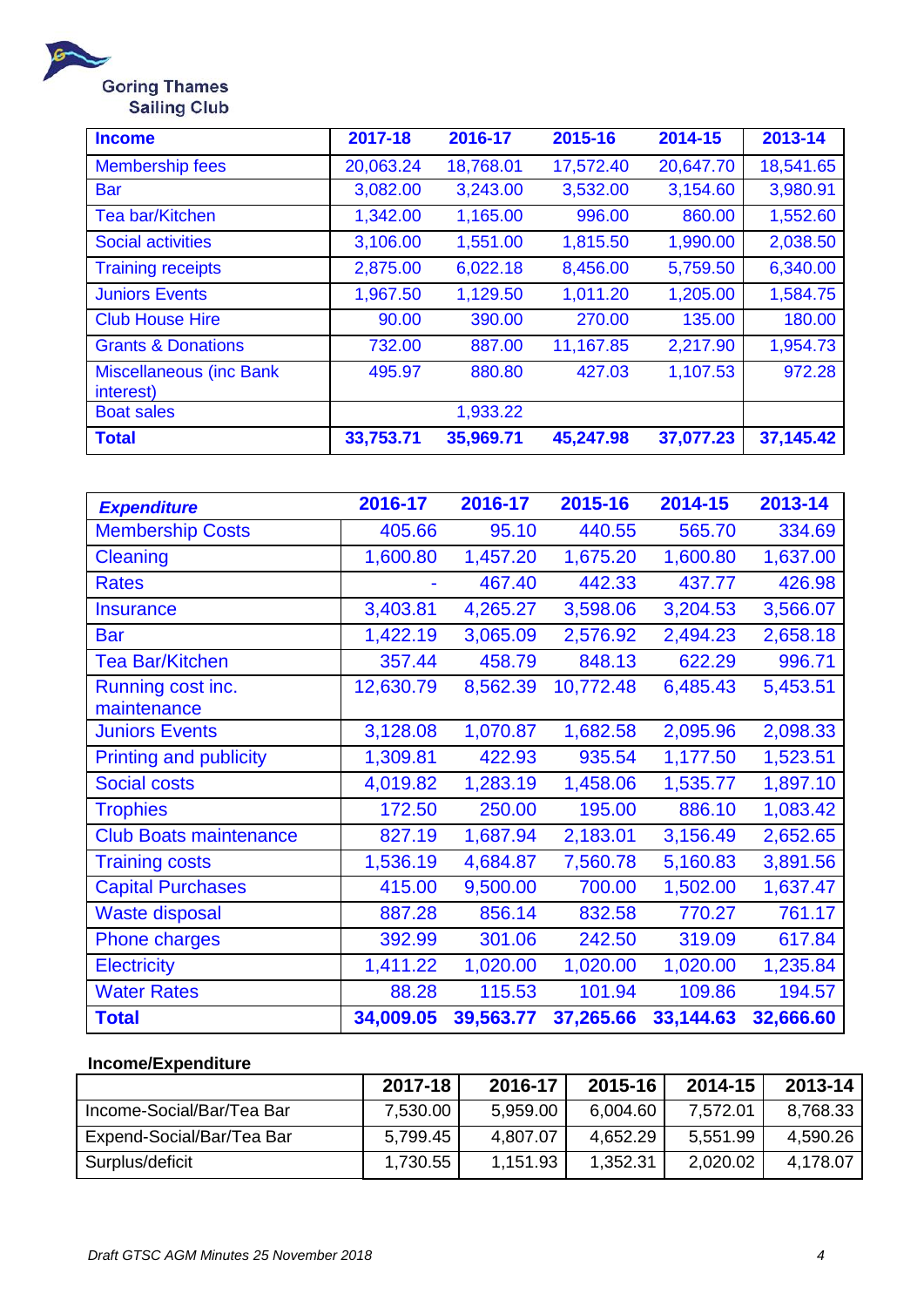

| Operation costs; net of bar,<br>kitchen and social | 2017-18     | 2016-17             | 2015-16   | 2014-15   | 2013-14   |
|----------------------------------------------------|-------------|---------------------|-----------|-----------|-----------|
| Income                                             | 26,223.71   | 30,010.71 31,072.63 |           | 29,573.41 | 37,001.98 |
| Expenditure                                        | 28,209.60   | 34,756.70           | 28.492.34 | 27,114.61 | 34,267.95 |
| Surplus/deficit                                    | $-1,985.89$ | -4.745.99           | 2,580.29  | 2,458.80  | 2,734.03  |

# **End of Year Totals**

| Opening total 1 November 2017                      | 38,643.65 |
|----------------------------------------------------|-----------|
| Add Surplus/Deficit for Year Ended 31 October 2018 | $-255.34$ |
| Represented by Closing Balances at 31 October 2018 | 38,388.31 |
| Accumulated fund at 31 October 2018                |           |
| Deposit Account closing balance                    | 31,104.82 |
| <b>Current Account closing balance</b>             | 7,162.17  |
| Plus closing cash in hand                          | 121.32    |
| <b>Closing Total</b>                               | 38,388.31 |

Pretty even.

Spent a lot of money getting the hedge chopped, but it has made a huge difference to the sailing. We lost money on the Summer Party (approximately £900).

There is a deficit on the juniors – note in the report that the coaching for Saturday Sailing has been allocated to the juniors this year. Last year it was allocated to training.

Broadband costs were high. NC will try to get a cheaper deal.

The bar made a profit this year. Thanks to Heather and Jennie.

Thanks to JMi for keeping the accounts.

Thank you to Maureen Whitcher for doing the audit again this year. Flowers and wine were presented to Maureen Whitcher.

JMi proposed that the accounts be accepted. This was seconded by Simon Lidbetter and approved unanimously.

# **5. Electing the Committee**

SL thanked the outgoing committee. Rachel Conway-Doel and Anita Owen are stepping down as committee members. SL thanked all the committee for their help.

Dee Smith and Don Francis have volunteered to join the committee. Yvonne Francis will officially take on the Membership Secretary post.

| Nominations           | <b>Proposed</b>     | Proposed             | Seconded     |
|-----------------------|---------------------|----------------------|--------------|
| Commodore             | Simon Lidbetter     | <b>Matthew Brown</b> | Andrew Darke |
| <b>Vice Commodore</b> | Rob Jones           | <b>Matthew Brown</b> | Andrew Darke |
| <b>Rear Commodore</b> | Roger Wood          | <b>Matthew Brown</b> | Andrew Darke |
| Treasurer             | Uean Mitchell       | <b>Matthew Brown</b> | Andrew Darke |
| <b>Secretary</b>      | <b>Jill Marsden</b> | <b>Matthew Brown</b> | Andrew Darke |

The following is put forward as the Committee for 2019: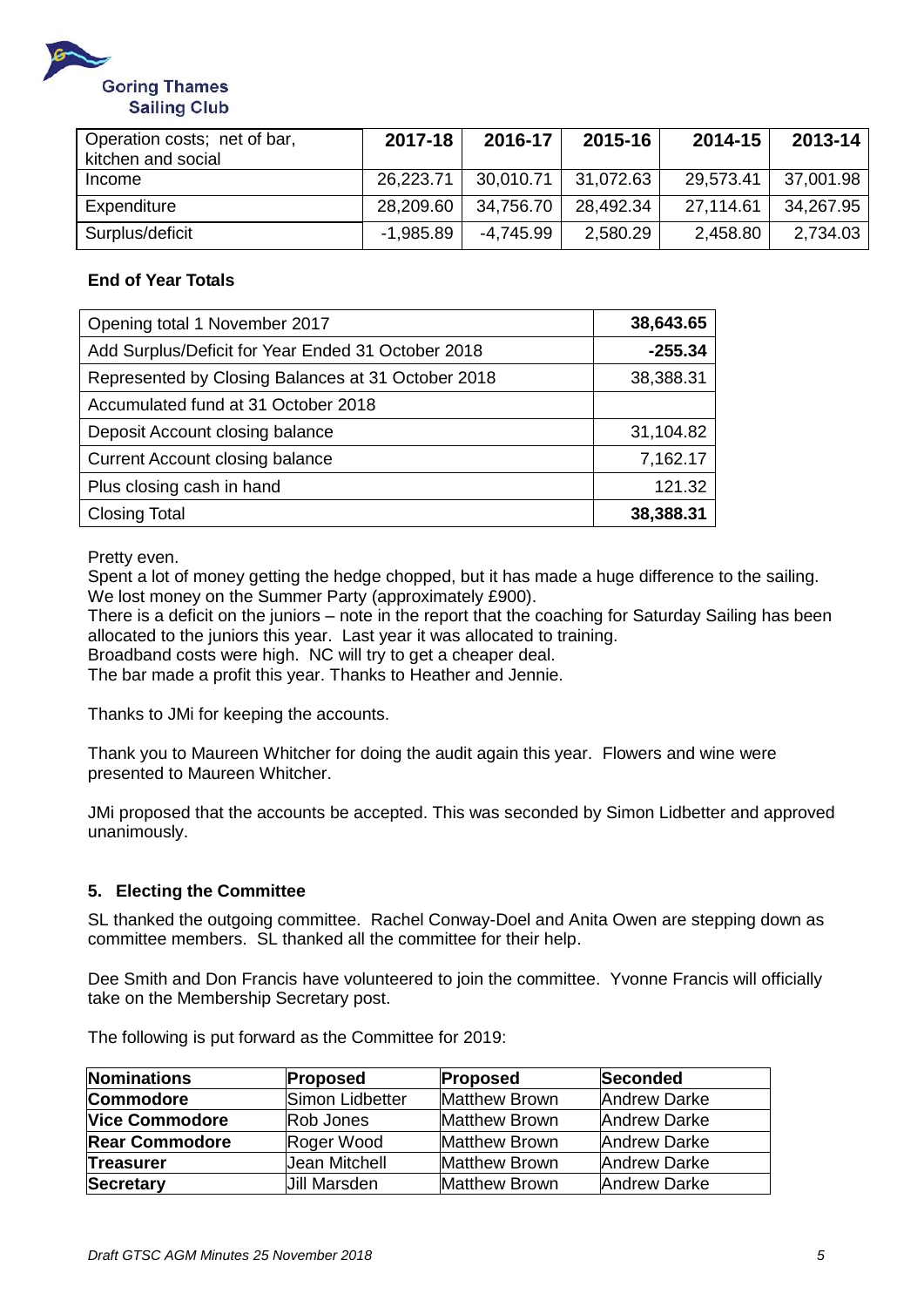

| <b>Sailing Secretary</b>    | Neil Champion         | <b>Matthew Brown</b> | <b>Andrew Darke</b> |
|-----------------------------|-----------------------|----------------------|---------------------|
| <b>Membership Secretary</b> | <b>Yvonne Francis</b> | <b>Matthew Brown</b> | <b>Andrew Darke</b> |
| Committee member            | <b>Mark Foster</b>    | <b>Matthew Brown</b> | <b>Andrew Darke</b> |
| Committee member            | <b>Peter Hunter</b>   | <b>Matthew Brown</b> | <b>Andrew Darke</b> |
| Committee member            | Jennie Wood           | <b>Matthew Brown</b> | <b>Andrew Darke</b> |
| Committee member            | Dee Smith             | <b>Matthew Brown</b> | Andrew Darke        |
| Committee member            | Don Francis           | <b>Matthew Brown</b> | <b>Andrew Darke</b> |
| Committee member            | <b>Andy Nicoll</b>    | <b>Matthew Brown</b> | <b>Andrew Darke</b> |
| Committee member            | Tim Wakefield         | <b>Matthew Brown</b> | <b>Andrew Darke</b> |
| Committee member            | Keith Hathaway        | <b>Matthew Brown</b> | <b>Andrew Darke</b> |

Approved as proposed without objection.

| Other key roles:                   |                           |
|------------------------------------|---------------------------|
| <b>Training Principal</b>          | <b>Mark Foster</b>        |
| <b>Junior Sailing Development</b>  | Rob Jones                 |
| <b>Adult Sailing Development</b>   |                           |
| <b>Burgee editor</b>               | <b>Robert Harrison</b>    |
| <b>Publicity</b>                   | <b>Jill Marsden</b>       |
| <b>Chief Power Boat Instructor</b> | Pete Owen                 |
| <b>Maintenance Officer</b>         | Roger Wood / Peter Hunter |
| <b>Bosun</b>                       | Simon Reed                |
| <b>Bar Manager</b>                 | Jennie Wood               |
|                                    |                           |

#### **6. Fixing the amount of the subscription for each class of member and the entrance fee for the coming year.**

The committee proposed that we raise the fees in line with CPI which is ~2.6% and have chosen 2%.

|                                                      | 2018 | <b>Proposed</b> |
|------------------------------------------------------|------|-----------------|
| <b>Membership Category</b>                           |      | 2019            |
| Joining fee (one off payment when first joining)     | 50   | 50              |
| Sailing (One person over the age of 18)              | 165  | 168             |
| Joint (Two people living at same address)            | 216  | 220             |
| Family (one or 2 parents plus children [5-18])       | 237  | 242             |
| Student (Person aged over 16 in full-time education) | 52   | 53              |
| Social (Non-Sailing)                                 | 52   | 53              |
| Unemployed discount                                  | 50%  | 50%             |
| Additional dinghy parking*                           | 52   | 53              |
| Additional canoe parking*                            | 31   | 32              |
| Junior dinghy parking*                               | 36   | 37              |

*\*parking for one boat is included in the membership fees*

The membership fees for 2019 were proposed by Matthew Brown and seconded by Jane Howe. The fees were approved with no objections.

# **7. Considering the election of such persons as the Committee may recommend as President, Vice President or Honorary members of the Club**

None.